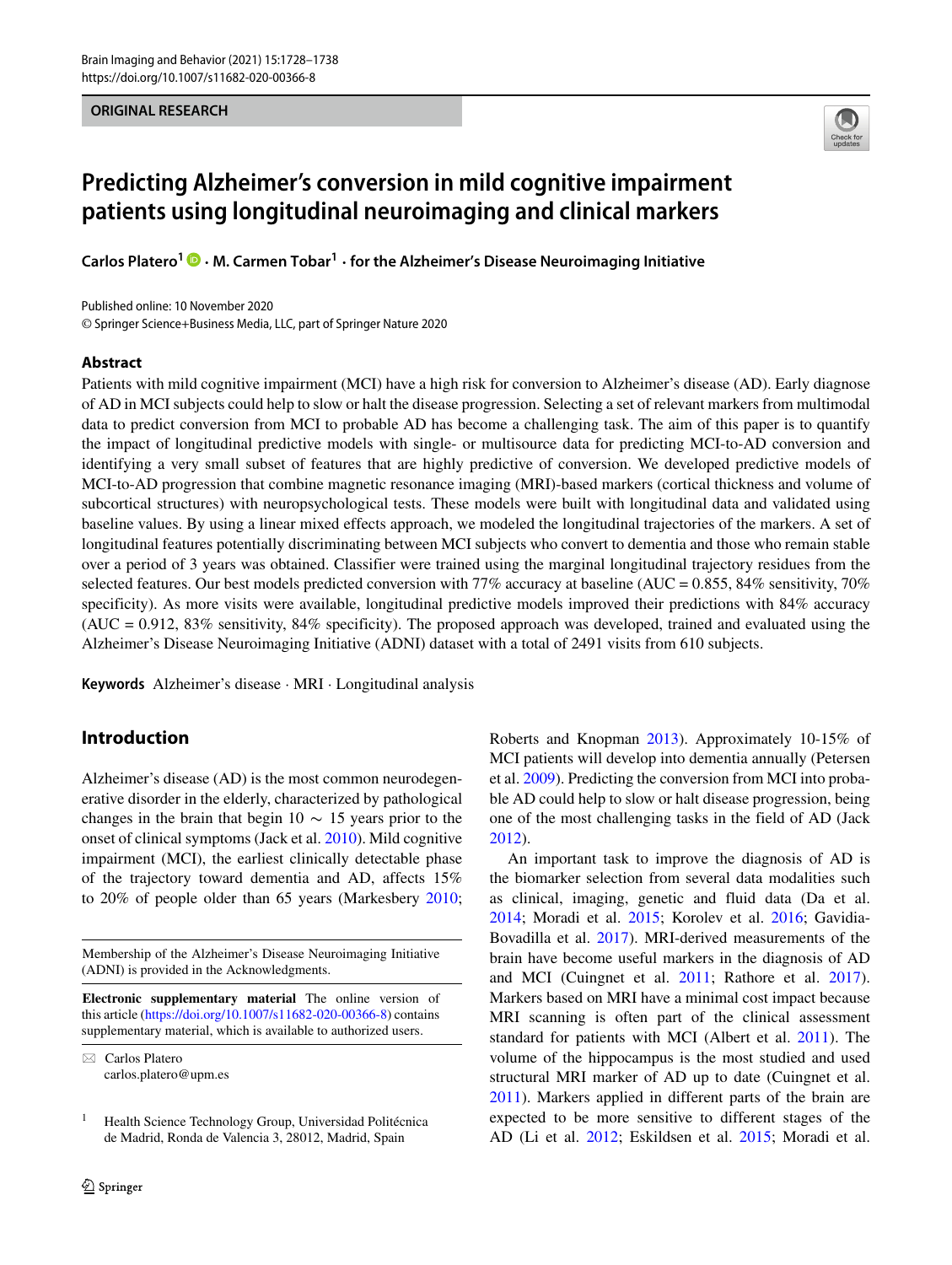[2015\)](#page-10-3). Accordingly, the combination of cortical thickness (CT) and volume of subcortical structures has been used in several studies (Korolev et al. [2016;](#page-9-3) Sørensen et al. [2017\)](#page-10-6). Recently, CT has been proposed as a more stable parameter for AD diagnosis than volume/density measures (Dickerson et al. [2009;](#page-9-8) Desikan et al. [2009;](#page-9-9) Li et al. [2012;](#page-10-5) Park et al. [2013;](#page-10-7) Bernal-Rusiel et al. [2013;](#page-9-10) Eskildsen et al. [2013;](#page-9-11) Pettigrew et al. [2016\)](#page-10-8).

AD is a progressive neurodegenerative disorder, and longitudinal data could improve the predictive power (Gavidia-Bovadilla et al. [2017;](#page-9-4) Minhas et al. [2017\)](#page-10-9). Over time, MRI-derived longitudinal measurements have been shown to correlate with the progression of AD (Wolz et al. [2010;](#page-10-10) Aubert-Broche et al. [2013;](#page-9-12) Iglesias et al. [2016;](#page-9-13) Platero et al. [2018\)](#page-10-11). Tracking longitudinal brain atrophy in these neurodegenerative conditions has only recently become feasible, with longitudinal methods allowing the analysis of univariate and mass-univariate neuroimaging measures based on linear mixed effects (LME) modeling (Bernal-Rusiel et al. [2013;](#page-9-14) Bernal-Rusiel et al. [2013\)](#page-9-10). In this way, we combined MRI-based markers and standard neuropsychological measures (NMs) for predicting MCI-to-dementia progression using longitudinal data and validated with baseline scores from the subjects. Our goals were to (1) improve the performance of the predictive models of MCI-to-AD progression and (2) find a group of interpretable features that are highly predictive of conversion.

### **Materials**

The Alzheimer's Disease Neuroimaging Initiative (ADNI) dataset was selected to evaluate the behavior of the longitudinal classification framework for predicting MCIto-AD conversion, where subjects have different numbers of visits (Wyman et al. [2013;](#page-10-12) Weiner and Veitch [2015\)](#page-10-13). MRIbased markers and NMs used in this study correspond to measures of neurodegeneration at 3 years follow-up. We included an unbalanced longitudinal data of 610 subjects at multiple time points: baseline and 6, 12, 18, 24 and 36 months.

Since our main objective was to predict the conversion of MCI to dementia, two different strategies could be used for the construction of predictive models. The first one was to use a population of subjects probable AD and normal controls (NC). Subsequently, given the feature selection from NC and AD data, the population of stable MCI (sMCI) and progressive MCI (pMCI) subjects was used to validate the predictive models (Da et al. [2014;](#page-9-2) Moradi et al. [2015;](#page-10-3) Eskildsen et al. [2015;](#page-9-7) Beheshti et al. [2017\)](#page-9-15). The second strategy was to exclusively use the population of sMCI and pMCI subjects with a nested cross-validation procedure to estimate the feature selection and performances of the

predictive models (Korolev et al. [2016\)](#page-9-3). An overview of the subject groups is given in Table [1.](#page-2-0) Table [2](#page-2-1) reports the time points (Baseline, Month 6, Month 12, Month 24 and Month 36) that were available for the selected subjects.

## **Method**

From a two-group comparison approach, which is applied to the sMCI and pMCI patients, two types of predictive models were built and examined. The first type of predictive models was constructed using a single source, MRI data or NMs. The second type of models used multisource data, i.e., predictive models built with MRI-based features and NMs. For each proposed model, sensitivity, specificity and accuracy scores of the classifiers were computed (Cuingnet et al. [2011\)](#page-9-5). Additionally, receiver operating characteristic (ROC) curves were also calculated. The discriminant value of the corresponding ROC curve was estimated using the area under the curve (AUC). We also examined the effects of age, sex, educational level and APOE genotype as covariates in the models in terms of predictive performance.

We used LME modeling to account the between-subject and within-subject sources of variation (Bernal-Rusiel et al. [2013;](#page-9-14) Bernal-Rusiel et al. [2013\)](#page-9-10).The LME model was built with a intercept and slope as random effects to be included in the longitudinal trajectory:

$$
y_{ij} = (\beta_1 + \beta_2 \cdot Group_i + \beta_3 \cdot Age_i + \beta_4 \cdot Education_i
$$
  
+  $\beta_5 \cdot Sex_i + \beta_6\epsilon 4_i + b_{ri}$   
+  $(\beta_7 + \beta_8 \cdot Group_i + \beta_9 \cdot \epsilon 4_i + b_{si}) t_{ij} + e_{ij}$ , (1)

where  $j = 1, ..., n_i$  indexes the time points with  $n_i$ indicating the number of scans for subject  $i$ ,  $y_{ij}$  is the  $j$ measure of a feature from subject  $i$ ,  $t_{ij}$  is the scan time from baseline (in years), and  $\beta_r = [\beta_1, \beta_2, \beta_3, \beta_4, \beta_5, \beta_6]^T$ and  $\beta_s$  =  $[\beta_7, \beta_8, \beta_9]^T$  are the intercept and slope, respectively. The components of  $b_i = [b_{si}, b_{ri}]^T$  is a vector of the random effects, and *ei* is a vector of measurement errors. The boolean variable *Groupi* is true if the i-subject progresses to AD and false if the subject remains stable or is control. The influence of sociodemographic characteristics was collected with the effect of age at baseline (*Agei*), sex  $(Sex_i)$  and years of education  $(Education_i)$  (Jiang et al. [2014;](#page-9-16) Liu et al. [2012\)](#page-10-14). Apolipoprotein E (APOE) genotype status is the most prevalent genetic risk factor for AD (Saykin et al. [2010\)](#page-10-15). APOE genotype was assessed, and patients were characterized as *ε*4 carriers or *ε*4 noncarriers. The interaction between APOE genotype status and time was also included based on the evidence that *ε*4 accelerates atrophy during the prodromal phases of AD (Bernal-Rusiel et al. [2013\)](#page-9-14).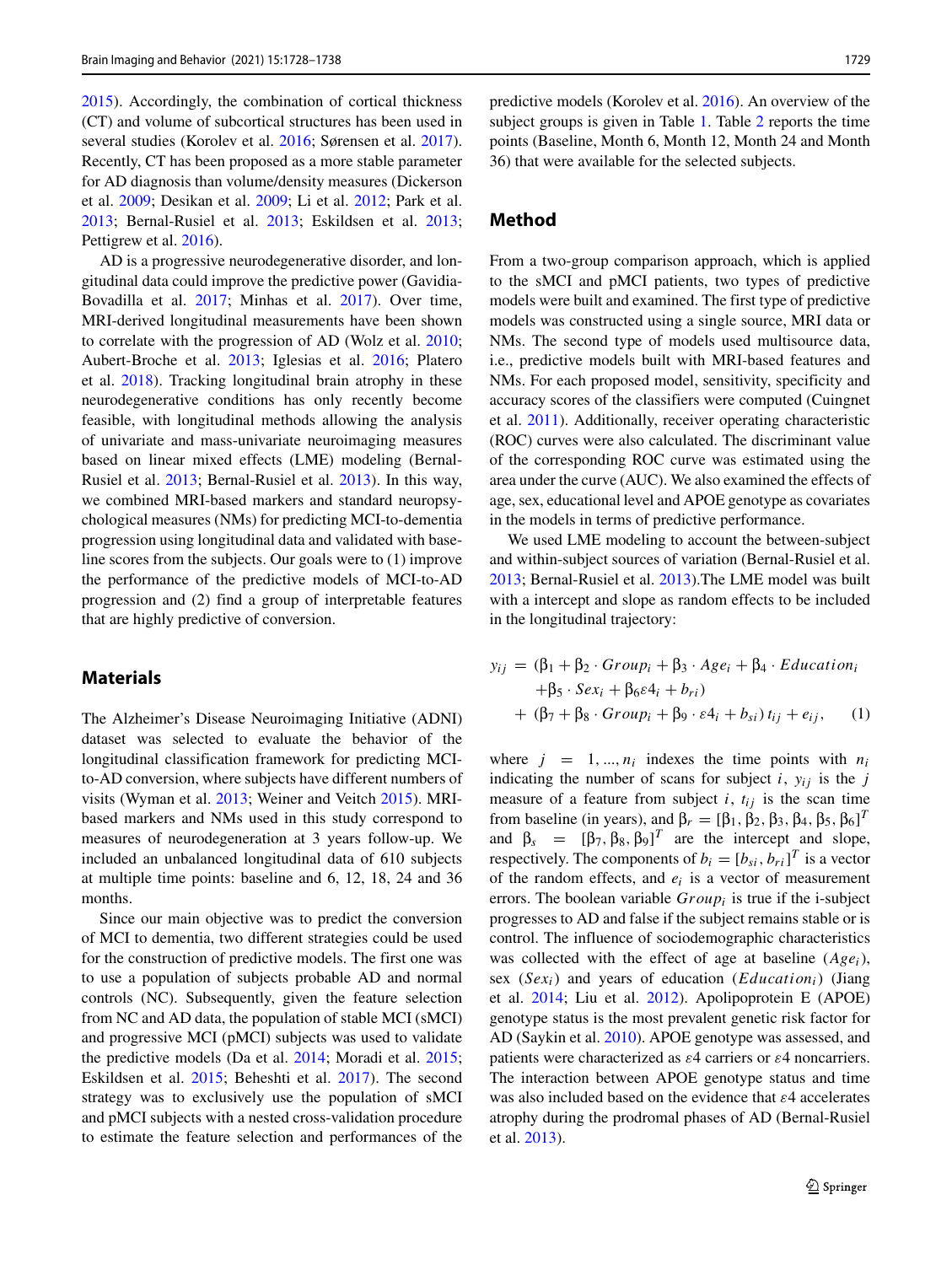| Type (N. subjects) | NC(113)   | sMCI(215)       | pMCI (206)         | AD(76)               | F      | p           |
|--------------------|-----------|-----------------|--------------------|----------------------|--------|-------------|
| Sex male $(\%)$    | 72 (64%)  | 146 (68%)       | 121 (59%)          | $46(61\%)$           |        | 0.144       |
| Baseline age       | 75.6(5.2) | 74.9 (7.5)      | 75.0(6.9)          | 73.8 (6.9)           | 1.02   | 0.282       |
| MMSE (Baseline)    | 29.2(1.0) | 27.6 $(1.7)^a$  | 26.6 $(1.8)^{a,b}$ | 23.4 $(1.8)^{a,b,c}$ | 209.84 | ${}< 0.001$ |
| MMSE (Month 6)     | 29.1(1.0) | $27.6(2.2)^a$   | $25.3(2.9)^{a,b}$  | 22.3 $(3.1)^{a,b,c}$ | 141.76 | ${}< 0.001$ |
| MMSE (Month 12)    | 28.8(3.0) | $27.5(3.9)^{a}$ | 24.9 $(2.9)^{a,b}$ | 20.6 $(4.5)^{a,b,c}$ | 94.94  | ${}< 0.001$ |
| MMSE (Month 24)    | 29.2(0.9) | 27.1 $(4.7)^a$  | 22.7 $(4.5)^{a,b}$ | 18.1 $(6.9)^{a,b,c}$ | 81.7   | ${}< 0.001$ |
| MMSE (Month 36)    |           | 26.2(6.3)       | $21.7(3.7)^b$      |                      | 11.8   | ${}< 0.001$ |

<span id="page-2-0"></span>**Table 1** Demographic and clinical details of the subset of ADNI database used in this study

Data as represented as mean and standard deviation (SD) unless specific otherwise. ANOVA with Bonferroni post hoc test is used for baseline age and neuropsychological score, except for sex where the chi-square test is used. Statistical significance is considered with  $p - value < 0.01$ .<br><sup>a</sup> Significant compared to normal control (NC). <sup>b</sup> Significant compared to sMC sMCI= Stable Mild cognitive impairment; pMCI= Progressive Mild cognitive impairment; AD= Alzheimer disease; MMSE=Mini-Mental State Examination

For a feature, the difference between the longitudinal trajectory of an *i*-subject and the LME model will be described by the random vectors  $b_i$  and  $e_i$ , which follow mean zero-Gaussian multivariate distributions, indicating a population-averaged mean of *E(Yi)* = *Xi*β (Bernal-Rusiel et al. [2013\)](#page-9-14). Therefore, the longitudinal trajectory residue is defined as follows:

$$
l_i = \frac{1}{n_i} \sum_{j=1}^{n_i} (y_{ij} - (X_i)_j \beta),
$$
 (2)

where  $(X_i)_i$  is the *j*-row vector of the design matrix and the boolean variable of the clinical group is activated  $(Group_i = 1)$ , i.e., the effects of the AD progression compared to control or stable MCI are considered. The  $l_i$ -samples belonging to the AD or pMCI group follow a normal distribution of zero mean and of variance determined by  $b_i$  and  $e_i$ . In contrast,  $l_i$ -samples not belonging to the AD or pMCI group will also follow normal a distribution with the same variance but with a bias in relation to zeromean, which is related to the fixed effects of the clinical groups. The random variable  $l_i$  is used to train and classify the features by linear discriminant analysis (LDA). All

longitudinal trajectory residues of the selected features were assumed to be independent. These marginal residues were used as data for training and testing of the LDA classifiers. Note that these classifiers do not require the adjustment of any parameter, as is traditionally done at this stage (Moradi et al. [2015;](#page-10-3) Korolev et al. [2016\)](#page-9-3). The marginal residues of the longitudinal trajectories of the markers as inputs to the LDA were experimentally validated (see Supplementary Materials S.4).

A nested cross-validation (CV) procedure was used to avoid model overfitting and optimistically biased estimates of model performance (Korolev et al. [2016\)](#page-9-3). The procedure consisted of two nested CV loops: an inner loop, designed to select the optimal feature set for the proposed models, and an outer loop, designed to obtain an unbiased estimate of model performance. In the outer CV loop, the data were partitioned into the model and test data (see Fig. [1\)](#page-3-0). In the inner CV loop, the model data were again partitioned into the training and validation data. Random subsets of training data were subjected to the minimal-redundancy-maximalrelevance (mRMR) algorithm (Peng et al. [2005\)](#page-10-16). For each sample, subsets of features with different dimensions were suggested. This sequence (i.e., selecting random subsets

| Type (N. subjects) | NC.          | sMCI | pMCI | AD             | Time from baseline (in month) |
|--------------------|--------------|------|------|----------------|-------------------------------|
| <b>Baseline</b>    | 113          | 215  | 206  | 76             | $\theta$                      |
| Month 6            | 111          | 205  | 197  | 76             | 6.9(0.8)                      |
| Month 12           | 108          | 200  | 191  | 76             | 12.9(0.8)                     |
| Month 18           | $\mathbf{0}$ | 92   | 88   | $\overline{0}$ | 19.0(0.9)                     |
| Month 24           | 88           | 149  | 135  | 46             | 25.0(0.8)                     |
| Month 36           | $\theta$     | 66   | 54   | $\mathbf{0}$   | 36.9(1.1)                     |
| Total              | 420          | 865  | 932  | 274            |                               |

NC= Normal control; sMCI= Stable Mild cognitive impairment; pMCI= Progressive Mild cognitive impairment; AD= Alzheimer disease

<span id="page-2-1"></span>**Table 2** Number and timing of scans per time point by clinical group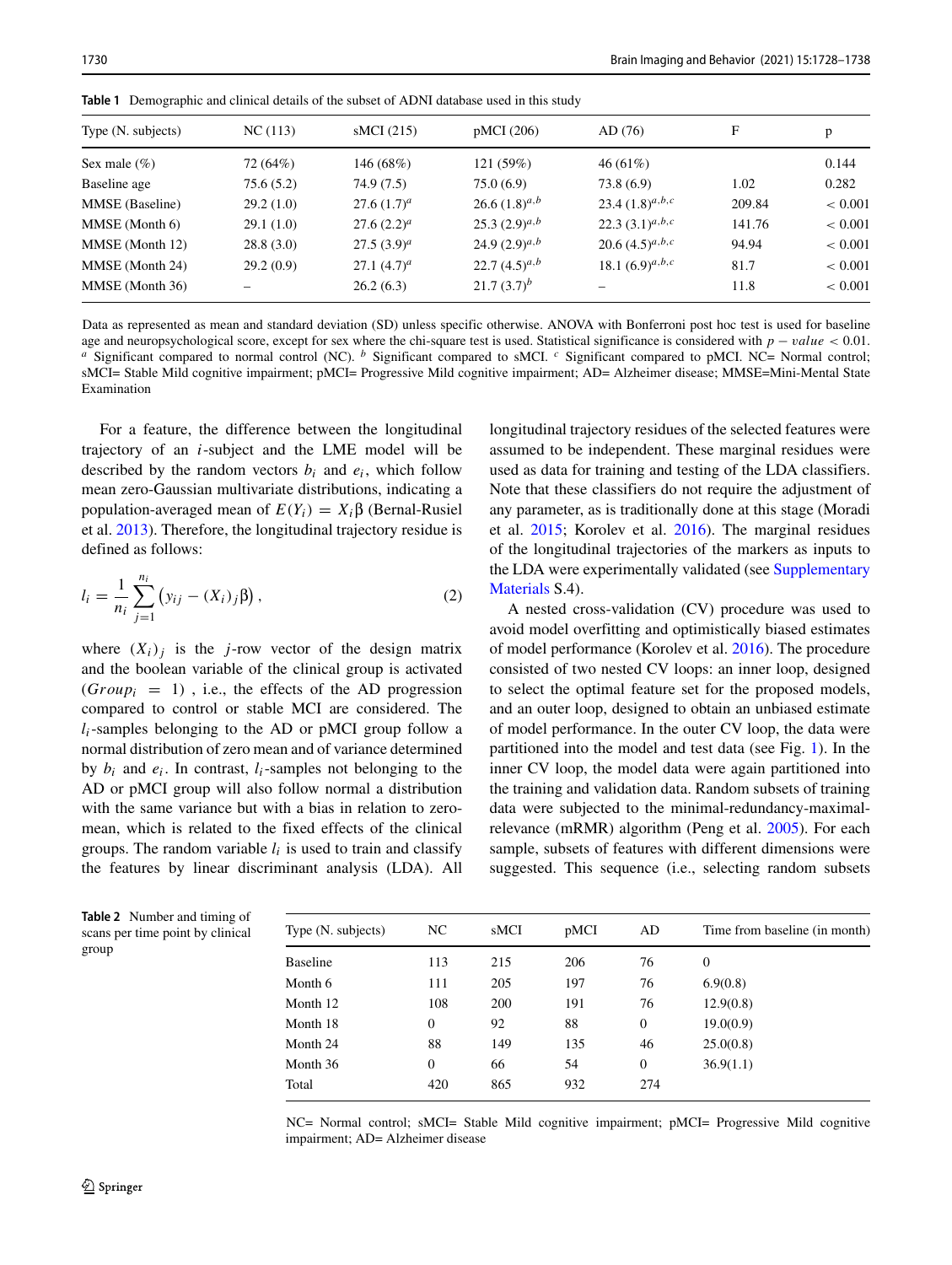<span id="page-3-0"></span>**Fig. 1** Nested 10-fold cross-validation procedure for model development and evaluation using MCI subjects. In the case of adding the NC and AD populations, these patients were used only in the feature selection, i.e. their data were used in the inner CV loop



of training, applying mRMR and proposing combination features) was repeated several times. For each dimension, the combinations of features that most frequently appear were selected. Then, predictive models were trained using only the training data with the candidate feature set. The best combinations of features, which produced the maximal classification accuracy, were selected to build the final predictive models. These models were constructed by training a classifier using longitudinal data. An unbiased estimate of model performances was obtained by evaluating the final models on the withheld test data, which were not used during feature selection, model selection, or final model construction. Both the outer and inner CV loops used a 10-fold CV design. For better replicability, the nested 10 fold CV procedure was repeated with different partitions of the data, generating multiple performance estimate values. A MATLAB implementation of our method is available at [https://www.nitrc.org/projects/predict](https://www.nitrc.org/projects/predict_mci2ad/) mci2ad/.

## **Results**

A total of 2491 scans from 610 subjects were processed. For each each subject, subcortical volumes, ROI-based and cluster-based CT measurements were obtained using the longitudinal pipeline (see Supplementary Materials S.1).

To validate the consistency of the applied longitudinal pipeline, a quality control was used between the scans and segmentations of each subject (see Supplementary Materials S.2).

#### **Cortical thickness analysis**

By comparing the spatial patterns of cortical thinning, it was found that the spatial patterns show annual rates of atrophy different in the clinical groups of the progression of AD (Dickerson et al. [2009;](#page-9-8) Li et al. [2012;](#page-10-5) Pettigrew et al. [2016\)](#page-10-8). Therefore, we constrained our analyses to the association between the group time interaction and cortical thickness.

The cohort used in this study were divided into two independent populations. The first population was used to build statistical maps of annual atrophy rates between NC and AD or sMCI and pMCI. The second patient population was used to obtain the predictive models between the two clinical groups of MCI. This strategy was used to avoid contamination between the developments of the statistical significance maps and predictive models. Using only MCI patients, the first population consisted of 50/50 subjects of sMCI and pMCI with a total of 467 scans, which were available from the ST-LME toolbox (Bernal-Rusiel et al. [2013\)](#page-9-10). The second population consisted on 165/156 sMCI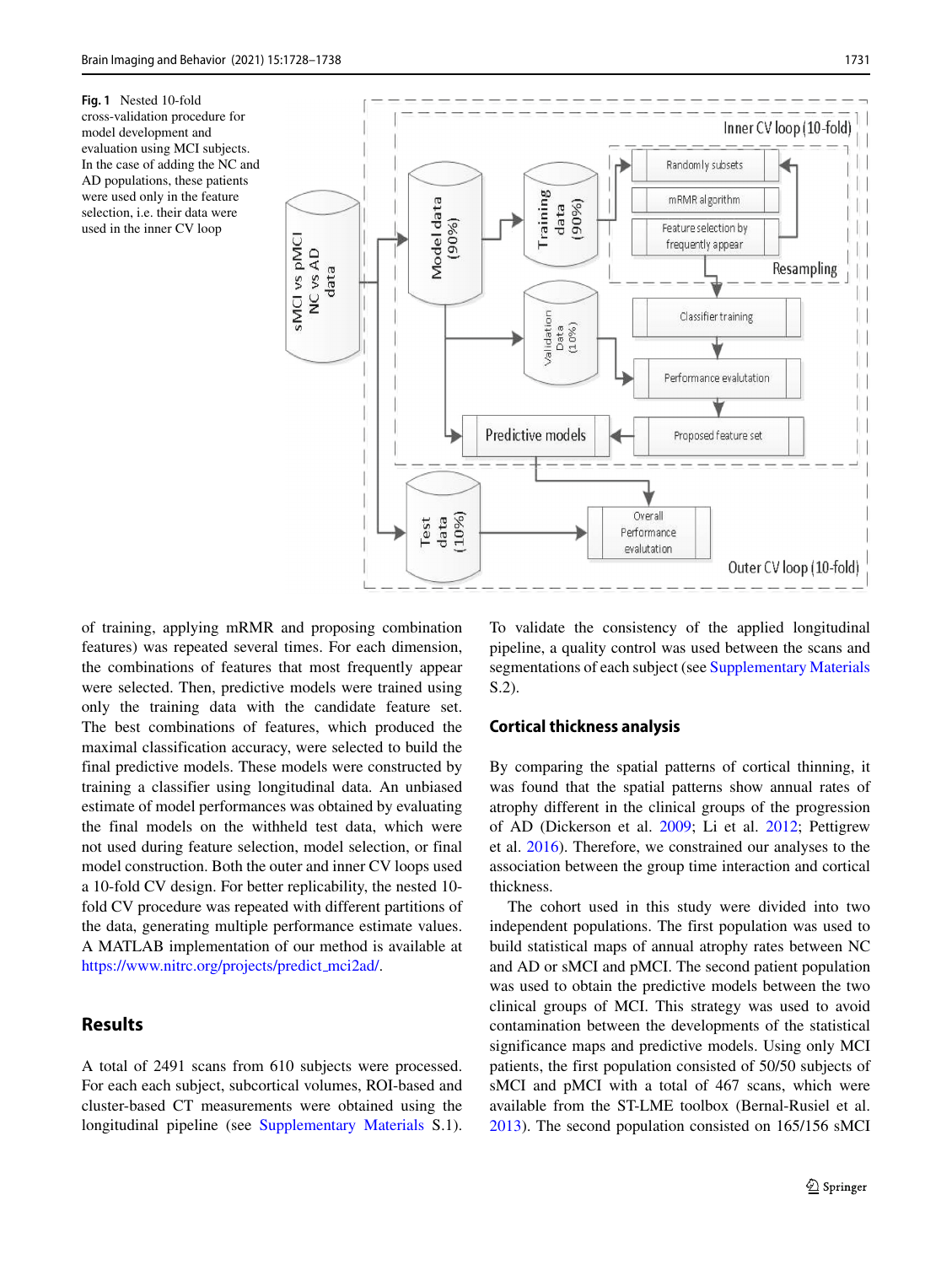and pMCI patients with 1330 visits, which were used for building and evaluating the predictive models. In contrast, we used 40/30 NC and AD subjects with 278 visits to obtain the statistical maps and 73/46 NC and AD subjects with 416 visits in order to develop the predictive models from the feature selection stage.

To generate statistical significance maps for characterizing longitudinal thinning differences between two clinical groups, an empirical strategy was used (Thirion et al. [2007\)](#page-10-17). Randomly subsets of subjects belonging to the two clinical groups were conducted to the ST-LME method. A twostage adaptive false discovery rate (FDR) procedure was employed to control multiple comparisons (Benjamini et al. [2006\)](#page-9-17). Before calculating the statistical maps of cortical thinning rates between two clinical groups, we proceeded to test the control of type I and II errors of the ST-LME method (see Supplementary Materials S.3). A separate hypothesis test at each vertex was conducted in the ST-LME approach (see Fig. [2a](#page-4-0)). A binary map was derived by thresholding the values shown in the statistical map with an FDR correction.

Within this thresholded map, only clusters that reached a threshold region size of a set of contiguous vertices were retained (*>* 100*mm*2) (see Fig. [2b](#page-4-0)). Cortical features were determined as the mean CT for each selected cortical cluster.

## **Performance of the predictive models of MCI-to-AD progression**

The feature extraction stage obtained 40 ROI-based MRI markers, 11 NMs and approximately a dozen clusters for each hemisphere. Once the features were extracted, the nested k-fold CV procedure was performed to select the best subsets of features and to build the predictive models with their subsequent evaluations. The nested 10-fold CV procedure was repeated 50 times with different partitions of the data. In the feature selection stage, feature subsets of different dimensions were defined using the mRMR algorithm. We used the mutual information difference metric, and the features were normalized to zero-mean and unit-variance in the mRMR algorithm (Peng et al. [2005\)](#page-10-16).

<span id="page-4-0"></span>

a) Statistical significance maps

b) Cortical regions

**Fig. 2 a** Statistical significance maps  $(-\log_{10}(p - value))$  comparing longitudinal cortical thinning rates between NC and AD patients (first row) and sMCI and pMCI patients (second row) visualized on the pial surface of the FreeSurfer template (fsaverage). **b** Cortical cluster exhibiting a statistically significant difference in longitudinal thinning between two clinical groups (NC-AD and sMCI-pMCI). These

maps were derived by thresholding the values shown with a FDR correction at  $q < 10^{-7}$  (NC and AD) and  $q < 0.01$  (sMCI and pMCI). NC= Normal control; sMCI=Stable Mild cognitive impairment; pMCI=Progressive Mild cognitive impairment; AD=Alzheimer disease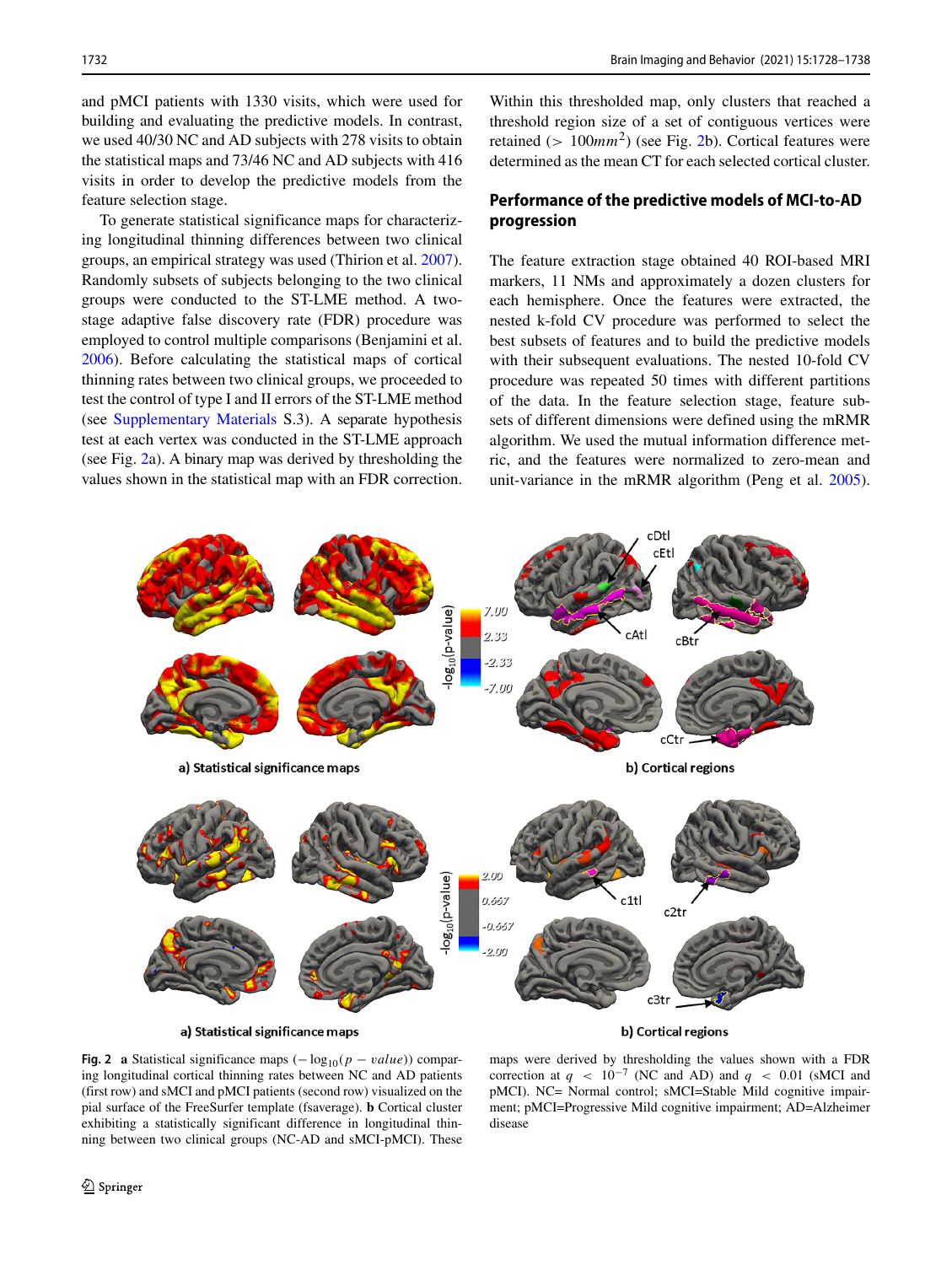For each inner loop, the resampling method searched for the 10-feature subset of each dimension that appears most frequently in mRMR. Of these, the 3 that best offered their performance in classification accuracy terms by the evaluation of the corresponding models were selected. Therefore, for each outer iteration, 30 feature subsets for each dimension were evaluated. In total, there were 15,000 evaluations of selected subsets for each dimension. Predictive models with higher AUC values and balanced between sensitivity and specificity were selected. Table [3](#page-6-0) summarizes the performance of the predictive models with baseline data. Classification results are presented with predictive models constructed with single- or multisource data. For each source of data used, we present the best predictive models identified with their markers, well trained exclusively with MCI population or having used the NC and AD population to select the features. Several predictive models instead of one for each type of training are presented due to these proposed models exhibiting combinations of markers with similar performance. The LME models were built using only age at baseline as covariate. Table [3](#page-6-0) shows the scores of the first combination of markers for each type of training.

The performances of the predictive models using MRI data, which were trained with NC and AD and with sMCI and pMCI to define the feature selection, were similar and almost coincident for the selected markers. MRI-based markers included left hippocampal volume and CT in medial temporal lobe (MTL) and left inferior parietal lobule. Markers from CT in massive measures on hemispheres were added to the set of ROI-based MRI features. We observed that the cluster-based CT markers were first selected with respect to the ROI-based CT markers by the mRMR algorithm. In all our experiments using only MRI data, better classification accuracies were obtained by combining CT measures with subcortical volumes normalized by intracranial volume, as in other publications (Westman et al. [2013\)](#page-10-18). When predictive models were built with only cognitive measures, ADAS13 and FAQ were selected as the best combination of features using NC and AD data. In contrast, using the sMCI and pMCI data, ADAS13, FAQ and RAVLT immediate were selected, yielding an improvement in the classification results. The best results of the predictive models were obtained when combining the MRI-based markers and NMs, especially when the feature selection was performed with the data from the sMCI and pMCI populations. The models were basically built by combining ADAS13, FAQ and RAVLT immediate with hippocampal volumetry and thinning measures in the temporal lobe. We also observed that the models trained exclusively with sMCI and pMCI populations outperformed the models built with NC and AD subjects due to better selection in the cognitive measures.

These baseline classification results exclusively used age as a covariate in the LME models. Once we observed that the best results were obtained using combinations of MRI-based markers and NMs, more covariates were added to the LME models. Table [4](#page-7-0) shows that the best results were achieved by adding age, sex and years of education as covariates. The selected feature subsets did not change practically when new covariates were added to the LME models.

The last experiment was to analyze the performance of predictive models when data were available from new patient visits. Table [5](#page-7-1) shows the scores of the predictive models previously proposed (see Table [4\)](#page-7-0) with age, sex and years of education as covariates in LME models applied to longitudinal data. The predictive models improved AD conversion prediction as more patient data were available over time. The scores improved with the increase in patient visits, and the balance between sensitivity and specificity was also improved.

#### **Discussion**

The analysis of 610 participants with 2491 visits provided a large number of subjects for the training and testing datasets. The NM-based predictive models outperformed the MRI models on accuracy (NM models:  $AUC = 0.826$ ,  $ACC = 75\%, SEN = 86\%, SPE = 65\%, MRI models: AUC$  $= 0.778$ , ACC  $= 72\%$ , SEN  $= 77\%$ , SPE  $= 67\%$ ). The multisource model outperformed both single-source models  $(AUC = 0.855, ACC = 77\%, SEN = 84\%, SPE = 70\%). All$ these scores were at baseline. As more visits were available, longitudinal predictive models improved their predictions  $(AUC = 0.912, ACC = 84\%, SEN = 83\%, SPE = 84\%).$ The specificity, accuracy and AUC positively increased their scores with the time of follow-up, maintaining the sensitivity scores. There is also a better balance between sensitivity and specificity over time.

The feature vector dimensions were very low in comparison to other studies. Low dimensions in predictive models make them more robust, with more generalization capacity and lower risk of overfitting. The features most frequently selected in the NM model included ADAS13, FAQ and RAVLT immediate. In the MRI model, the most frequently selected features included hippocampal volume and CT measures for several temporoparietal brain regions, with a preference for the left hemisphere. The selection of hippocampus, MTL, and inferior parietal cortex as predictors of MCI-to-dementia progression is consistent with the known pattern of grey matter atrophy associated with incipient AD (Thompson et al. [2003\)](#page-10-19), and there is also evidence that AD-related atrophy occurs at a faster rate in the left hemisphere (Thompson et al. [2003\)](#page-10-19). Similar findings have been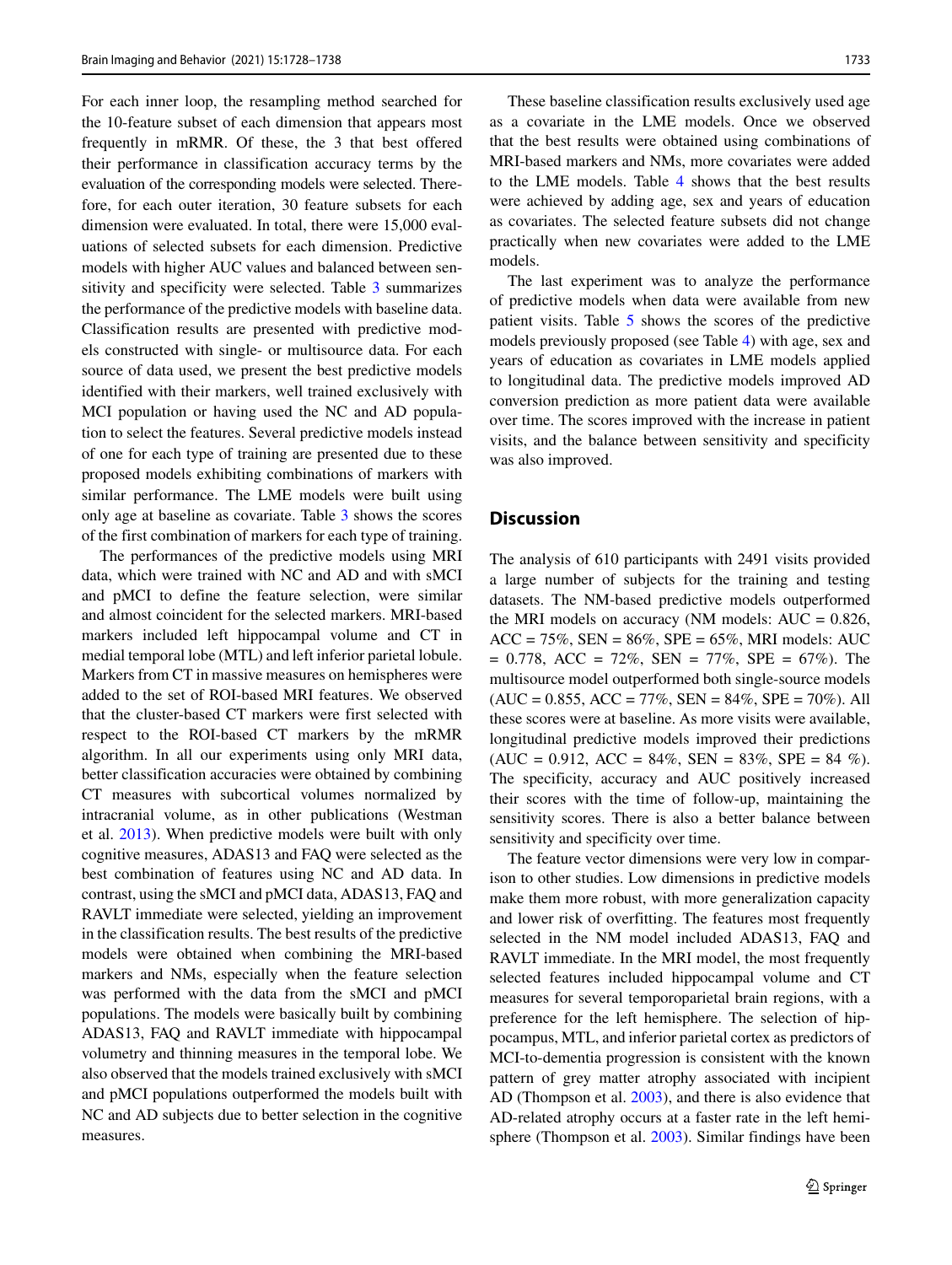<span id="page-6-0"></span>**Table 3** Baseline scores for predicting MCI-to-AD conversion

| Data                                   | <b>AUC</b>        | ACC (%)          | $SEN$ $(\%)$                      | $SPE(\%)$                         | Features                       |
|----------------------------------------|-------------------|------------------|-----------------------------------|-----------------------------------|--------------------------------|
| MRI(ROI) NC-AD                         | 0.758(0.7540.763) | 72 (71.7 72.5)   | 77.7 (77.1 78.2)                  | 66.8 (66.2 67.4)                  |                                |
|                                        |                   |                  |                                   |                                   | Hvl, IPtl, Etr                 |
|                                        |                   |                  |                                   |                                   | Hvl, IPtl, AVtb, Etr           |
|                                        |                   |                  |                                   |                                   | Hvl, IPtl, Etr                 |
| MRI(ROI) s-pMCI                        | 0.763(0.7590.767) | 71.8 (71.5 72.2) |                                   | $77.0(76.477.5)$ 67.0 (66.4 67.6) |                                |
|                                        |                   |                  |                                   |                                   | Hvl, IPtl, Etr                 |
|                                        |                   |                  |                                   |                                   | Hvl, IPtb                      |
|                                        |                   |                  |                                   |                                   | Hvb, IPtl                      |
| MRI(all) NC-AD                         | 0.778(0.7740.782) | 71.4 (71.1 71.8) | 76.3 (75.7 76.8)                  | 66.9 (66.2 67.5)                  |                                |
|                                        |                   |                  |                                   |                                   | Hvl,cBtr,cAtl                  |
|                                        |                   |                  |                                   |                                   | Hvl, Etb, IPtb, cCtr           |
|                                        |                   |                  |                                   |                                   | Hvl, AVtb, cBtr                |
| MRI(all) s-pMCI                        | 0.761(0.7570.765) | 67.8 (67.4 68.2) | 72.6 (72.1 73.2)                  | 63.4 (62.7 64.0)                  |                                |
|                                        |                   |                  |                                   |                                   | Hvl, Pvl, c2tr                 |
|                                        |                   |                  |                                   |                                   | Hvl,c2tr                       |
|                                        |                   |                  |                                   |                                   | Hvl,MTtb                       |
| NM NC-AD                               | 0.816(0.8140.821) | 73.0 (72.6 73.4) | 83.8 (83.2 84.5)                  | 63.0(62.263.7)                    |                                |
|                                        |                   |                  |                                   |                                   | A13, FAQ<br>A13, FAQ, MMSE     |
| NM s-pMCI                              | 0.826(0.8220.830) | 75.4 (75.1 75.8) | 86.2 (85.8 86.7)                  | 65.3 (64.6 65.9)                  |                                |
|                                        |                   |                  |                                   |                                   | A13, FAQ, RTim                 |
|                                        |                   |                  |                                   |                                   | A13, FAQ, RTle                 |
| MRI(ROI)+NM NC-AD                      | 0.826(0.8220.830) | 73.3 (72.9 73.7) |                                   | 83.7 (83.1 84.3) 63.6 (63.0 64.3) |                                |
|                                        |                   |                  |                                   |                                   | Hvl,ITtl,A11,AQ4,FAQ,MMSE      |
|                                        |                   |                  |                                   |                                   | Hvl, MTtb, A11, AQ4, FAQ, MMSE |
|                                        |                   |                  |                                   |                                   | ITtl, AQ4, FAQ                 |
| MRI(ROI)+NM s-pMCI 0.855 (0.851 0.858) |                   | 76.9 (76.5 77.3) | 84.4 (83.7 85.0)                  | 69.9 (69.1 70.6)                  |                                |
|                                        |                   |                  |                                   |                                   | Hvl,Pvl,MTtb,A13,FAQ,RTim,CDR  |
|                                        |                   |                  |                                   |                                   | Hvl,Pvl,MTtb,A13,FAQ,RTim,MMSE |
|                                        |                   |                  |                                   |                                   | Pvl,MTtb,A13,FAQ,RTim,CDR      |
| MRI(all)+NM NC-AD                      | 0.833(0.8300.836) |                  | 73.0 (72.6 73.3) 83.1 (82.5 83.7) | 63.4(62.864.1)                    |                                |
|                                        |                   |                  |                                   |                                   | Hvl, MTtb, A11, AQ4, FAQ, MMSE |
|                                        |                   |                  |                                   |                                   | Hvl,cEtl,A11,AQ4,FAQ,MMSE      |
|                                        |                   |                  |                                   |                                   | Hvl,cDtl,A11,AQ4,FAQ,MMSE      |
| MRI(all)+NM s-pMCI                     | 0.846(0.8430.849) | 75.2 (74.8 75.6) | 82.2 (81.5 82.8)                  | 68.7 (67.9 69.6)                  |                                |
|                                        |                   |                  |                                   |                                   | Pvl,c2tr,A13,FAQ,RTim,CDR      |
|                                        |                   |                  |                                   |                                   | Hvl,Pvl,c2tr,A13,FAQ,RTim      |
|                                        |                   |                  |                                   |                                   | Hvl,c1tl,c3tr,A13,FAQ,RTim     |

Each row shows the classification results of the predictive models according to the type of data used (MRI, NM or MRI + NM). Numbers within parentheses are the 95% confidence interval. The notation of the MRI-based features is given by an uppercase acronym of the brain structure followed by two lowercase letters. The first lowercase letter indicates a measure of volumetry (v) or cortical thickness(t). The second lowercase letter indicates that the measurement is from the left hemisphere (l), right (r) or bilateral (b). The cluster-based CT measurements follow the same notation. Their labels are shown in the Fig. [2.](#page-4-0) H=Hippocampus; P=Pallidum; MT=Middle Temporal; IT=Inferior Temporal; IP=Inferior Parietal; E=Entorhinal; AV= AD vulnerable (Pettigrew et al. [2016\)](#page-10-8); A11=ADAS-Cog 11; A13=ADAS-Cog 13; AQ4=ADAS Q4; RTim=RAVLT immediate; RTle=RAVLT learning; NC= Normal control; sMCI=Stable Mild cognitive impairment; pMCI=Progressive Mild cognitive impairment; AD=Alzheimer disease; AUC=Area under curve; ACC=accuracy; SEN=sensitivity; SPE=specificity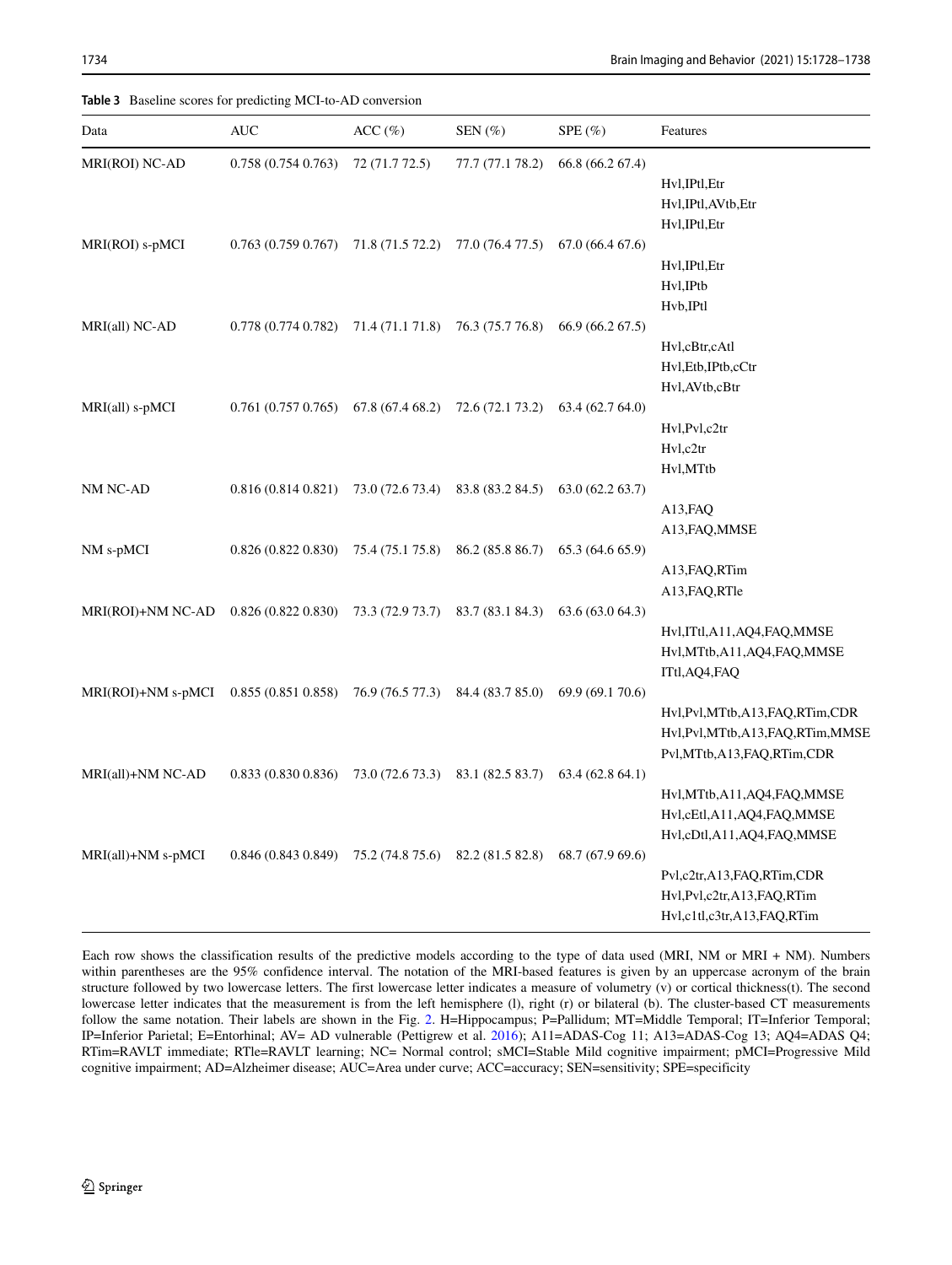<span id="page-7-0"></span>**Table 4** Baseline scores for predicting MCI-to-AD conversion with different covariates using MRI-markers and NMs

| <b>AUC</b>        | ACC (%)          | SEN $(\%)$       | $SPE(\%)$        | Features                                |
|-------------------|------------------|------------------|------------------|-----------------------------------------|
| 0.855(0.8510.858) | 76.9 (76.5 77.3) | 84.4 (83.7 85.0) | 69.9 (69.1 70.6) |                                         |
|                   |                  |                  |                  | Hvl, Pvl, MTtb, A13, FAQ, RTim, CDR     |
|                   |                  |                  |                  | $Hvl$ , Pvl, MTtb, A13, FAQ, RTim, MMSE |
|                   |                  |                  |                  | Pvl, MTtb, A13, FAQ, RTim, CDR          |
| 0.848(0.8450.851) | 76.5 (76.1 76.9) | 82.9 (82.2 83.6) | 70.5 (69.7 71.2) |                                         |
|                   |                  |                  |                  | Hvl, Pvl, MTtb, A13, FAQ, RTim, CDR     |
|                   |                  |                  |                  | $Hvl$ , Pvl, MTtb, A13, FAQ, RTim, MMSE |
|                   |                  |                  |                  | Pvl, MTtb, A13, FAQ, RTim, CDR          |
| 0.858(0.8550.862) | 77.3 (77.0 77.7) | 84.7 (84.0 85.3) | 70.5 (69.8 71.2) |                                         |
|                   |                  |                  |                  | Hvl, Plv, MTtb, A13, FAQ, RTim, CDR     |
|                   |                  |                  |                  | Hvl, Pvl, MTtb, A13, FAQ, RTim          |
|                   |                  |                  |                  | Pvl, MTtb, A13, FAQ, RTim, CDR          |
| 0.851(0.8480.855) | 77.0 (76.6 77.4) | 83.2 (82.5 83.9) | 71.2 (70.5 71.9) |                                         |
|                   |                  |                  |                  | Hvl, Pvl, MTtb, A13, FAQ, RTim, CDR     |
|                   |                  |                  |                  | Hvl, Pvl, MTtb, A13, FAQ, RTim          |

The first row using only age as a covariate, in the second row age and APOE *ε*4, in the third row age, sex and education and in the fourth row, age, sex, education and APOE *ε*4. Numbers within parentheses are the 95% confidence interval. The notation of the MRI-based features is given by an uppercase acronym of the brain structure followed by two lowercase letters. The first lowercase letter indicates a measure of volumetry (v) or cortical thickness (t). The second lowercase letter indicates that the measurement is from the left hemisphere (l), right (r) or bilateral (b). H=Hippocampus; P=Pallidum; MT=Middle Temporal; A11=ADAS-Cog 11; A13=ADAS-Cog 13; RTim=RAVLT immediate; AUC=Area under curve; ACC=accuracy; SEN=sensitivity; SPE=specificity

reported in other studies (Korolev et al. [2016;](#page-9-3) Sørensen et al. [2017\)](#page-10-6). Using multisource predictive models, the best classification results were obtained when constructing LME models that added age, sex and years of education as covariates. APOE genotype was not selected as covariates in LME approach. This result was consistent with APOE *ε*4 being a risk factor for AD, however its value for individual patient predictions was limited (Da et al. [2014\)](#page-9-2).

CT measures were extracted from the ROIs and clusters. The statistical maps were in strong agreement with the literature (Bernal-Rusiel et al. [2013;](#page-9-10) Landin-Romero et al. [2017\)](#page-10-20). Specifically, our longitudinal analyses revealed that using NC and AD data for building statistical maps, the proposed predictive models selected cluster-based CT measurements in middle and superior temporal regions and inferior parietal regions. When the predictive models were constructed exclusively with sMCI and pMCI patients, the clusters were bilaterally in the MTL. These findings are consistent with neuropathological studies showing that neurofibrillary tangles initially accumulate in MTL regions

<span id="page-7-1"></span>**Table 5** Scores for predicting MCI-to-AD conversion with different visits

| Time            | AUC-                  | ACC (%)         | SEN $(\% )$     | $SPE(\%)$       |
|-----------------|-----------------------|-----------------|-----------------|-----------------|
| <b>Baseline</b> | $0.858(0.855\ 0.862)$ | 77.3(77.0 77.7) | 84.7(84.0 85.3) | 70.5(69.8 71.2) |
| Month 6         | $0.879(0.876\ 0.882)$ | 79.2(78.9 79.6) | 84.8(84.3 85.4) | 74.0(73.4 74.6) |
| Month 12        | $0.892(0.889\ 0.894)$ | 80.9(80.6 81.2) | 83.8(83.2 84.3) | 78.4(77.8 79.0) |
| Month 24        | $0.905(0.902\ 0.908)$ | 82.0(81.6 82.3) | 78.6(78.0 79.3) | 84.6(84.0 85.2) |
| Month 36        | $0.928(0.923\ 0.933)$ | 85.9(85.3 86.5) | 79.3(77.9 80.7) | 89.8(89.0 90.6) |
| longitudinal    | $0.912(0.909\ 0.914)$ | 83.7(83.4 84.0) | 83.4(82.9 84.0) | 84.0(83.5 84.5) |

Numbers within parentheses are the 95% confidence interval. The longitudinal results correspond to the classification scores with the unbalanced data of test subjects. The predictive models used in this experiment correspond to those indicated in Table [4](#page-7-0) with age, sex and years of education as covariates in LME models. AUC=Area under curve; ACC=accuracy; SEN=sensitivity; SPE=specificity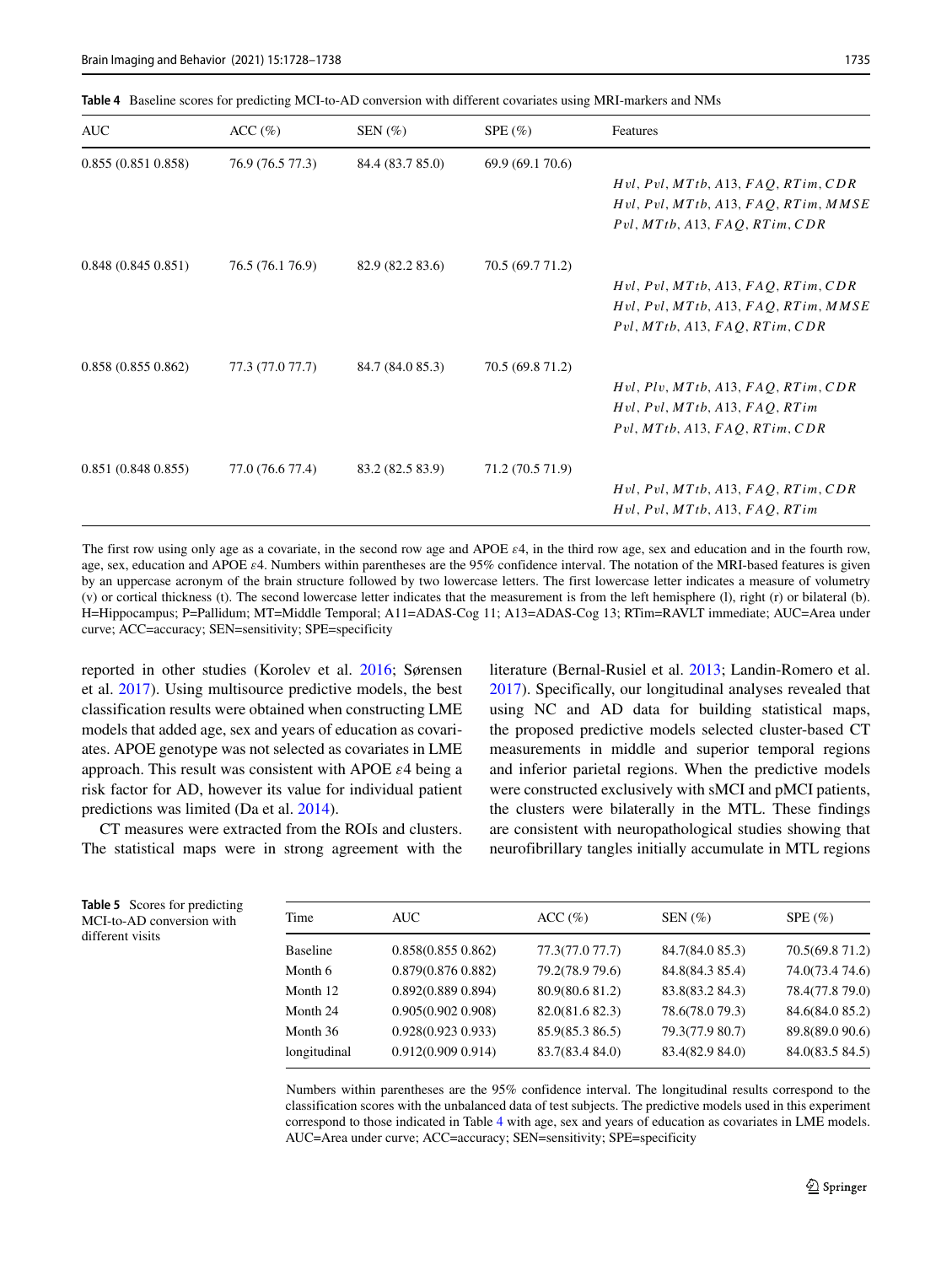| 36<br>Gavidia-Bovadilla et al. (2017)<br>MRI<br>70.3<br>64.3<br>75.2<br>36<br><b>MRI</b><br>73.2<br>Beheshti et al. (2017)<br>65/71<br>0.751<br>75.0<br>76.9<br>5<br>36<br>MRI<br>0.763<br>Eskildsen et al. $(2015)$<br>227/161<br>71.9<br>69.6<br>73.6<br>36<br>164/100<br>MRI<br>0.766<br>74.7<br>88.8<br>51.6<br>309<br>Moradi et al. $(2015)$<br>38<br>24<br>65/54<br>MRI<br>0.811<br>77.5<br>53.9<br>Minhas et al. $(2017)$<br>89.2<br>3<br>36<br>MRI<br>215/206<br>0.763<br>71.8<br>77.0<br>67.0<br>Present study | Number of<br>features |
|-------------------------------------------------------------------------------------------------------------------------------------------------------------------------------------------------------------------------------------------------------------------------------------------------------------------------------------------------------------------------------------------------------------------------------------------------------------------------------------------------------------------------|-----------------------|
|                                                                                                                                                                                                                                                                                                                                                                                                                                                                                                                         |                       |
|                                                                                                                                                                                                                                                                                                                                                                                                                                                                                                                         |                       |
|                                                                                                                                                                                                                                                                                                                                                                                                                                                                                                                         |                       |
|                                                                                                                                                                                                                                                                                                                                                                                                                                                                                                                         |                       |
|                                                                                                                                                                                                                                                                                                                                                                                                                                                                                                                         |                       |
|                                                                                                                                                                                                                                                                                                                                                                                                                                                                                                                         |                       |
| 0.795<br>76.8<br>74.1<br>71.5                                                                                                                                                                                                                                                                                                                                                                                                                                                                                           |                       |
| 7<br>36<br>160/122<br>NM<br>0.870<br>81.6<br>85.0<br>Ferreira et al. (2017)<br>79.0                                                                                                                                                                                                                                                                                                                                                                                                                                     |                       |
| 8<br>36<br>65/37<br>NM<br>0.881<br>83.3<br>85.6<br>81.5<br>Minhas et al. $(2017)$                                                                                                                                                                                                                                                                                                                                                                                                                                       |                       |
| 3<br>36<br>0.826<br>86.2<br>215/206<br><b>NM</b><br>75.4<br>65.3<br>Present study                                                                                                                                                                                                                                                                                                                                                                                                                                       |                       |
| 0.896<br>80.6<br>84.4<br>80.6                                                                                                                                                                                                                                                                                                                                                                                                                                                                                           |                       |
| 36<br>Korolev et al. $(2016)$<br>120/139<br><b>MRI,NM</b><br>0.87<br>79.9<br>83.4<br>76.4<br>10                                                                                                                                                                                                                                                                                                                                                                                                                         |                       |
| 36<br>164/100<br>0.902<br>87.0<br>309<br>Moradi et al. $(2015)$<br><b>MRI,NM</b><br>82.0<br>74.0                                                                                                                                                                                                                                                                                                                                                                                                                        |                       |
| 36<br><b>MRI,NM</b><br>76.7<br>70.8<br>81.6<br>Gavidia-Bovadilla et al. (2017)                                                                                                                                                                                                                                                                                                                                                                                                                                          |                       |
| 24<br>45<br>65/54<br>MRI,NM<br>0.889<br>84.3<br>70.4<br>92.3<br>Minhas et al. $(2017)$                                                                                                                                                                                                                                                                                                                                                                                                                                  |                       |
| 36<br>6<br>Present study<br>215/206<br>MRI,NM<br>0.858<br>77.3<br>84.7<br>70.5                                                                                                                                                                                                                                                                                                                                                                                                                                          |                       |
| 0.912<br>83.7<br>83.4<br>84.0                                                                                                                                                                                                                                                                                                                                                                                                                                                                                           |                       |

<span id="page-8-0"></span>**Table 6** Comparison of approaches for predicting MCI-to-AD conversion

Our classification results are given at baseline as well as the scores from unbalanced longitudinal trajectories. Our predictive models from single source data were built using LME models with only age at baseline as covariate and models with multi-source data used age, sex and years of education as covariates. sMCI=Stable Mild cognitive impairment; pMCI=Progressive Mild cognitive impairment; AUC=Area under curve; ACC=accuracy; SEN=sensitivity; SPE=specificity

before spreading to other regions, including adjacent temporal and parietal areas (Braak and Braak [1991;](#page-9-19) Pettigrew et al. [2016\)](#page-10-8). We also observed that models exclusively built with the sMCI and pMCI population yielded better benefits than those trained with feature selection based on the populations of NC and AD, especially in the choice of the neuropsychological measures.

In recent years, many studies have been published in the field of MCI-to-AD prediction. Reviews of these approaches can be found in Falahati et al. [\(2014\)](#page-9-20) and Rathore et al. [\(2017\)](#page-10-4). Table [6](#page-8-0) shows that our best prediction models, with single- or multisource data, performed very favorably compared with recently published models. For better compatibility with the present study, we limit this comparison to studies that used data from the ADNI dataset to predict MCI-to-AD progression from 24 to 36 months of follow-up.

### **Limitations**

Despite promising results, there are several limitations of our study. The data used here correspond to subjects who meet the inclusion and exclusion criteria established by ADNI. The choice of cohort may affect the results of the predictive models. It would remain as future work to apply the proposed approach for developing new predictive models using other public cohorts, like OASIS-3 (LaMontagne et al. [2018\)](#page-9-21).

The modeling of markers was implemented using the LME approach. A linear function to model the dynamic changes of structural MRI-based markers is a well-accepted practice (Guerrero et al. [2016\)](#page-9-22). Experimental evidence suggests that linear models are not enough to describe cognitive decline measurements in AD progression (see Supplementary Materials S.5). A future line of work would be to improve the modeling of marker trajectories.

## **Conclusions**

Some conclusions of this study were the following: 1) Identifying most robust predictors of conversion using feature subsets that appear most frequently in mRMR and better performance in classification; 2) Classification of MCI patients into sMCI and pMCIs using the marginal longitudinal trajectory residues from the selected features; 3) The proposed predictive models were built with only 3-6 features highly stable under cross validation; these markers were consistent with Braak stages and previously reported in MCI-to-AD conversion and are easy to transfer to new cohorts and clinical practice; 4) Multisource data for predicting MCI-to-AD conversion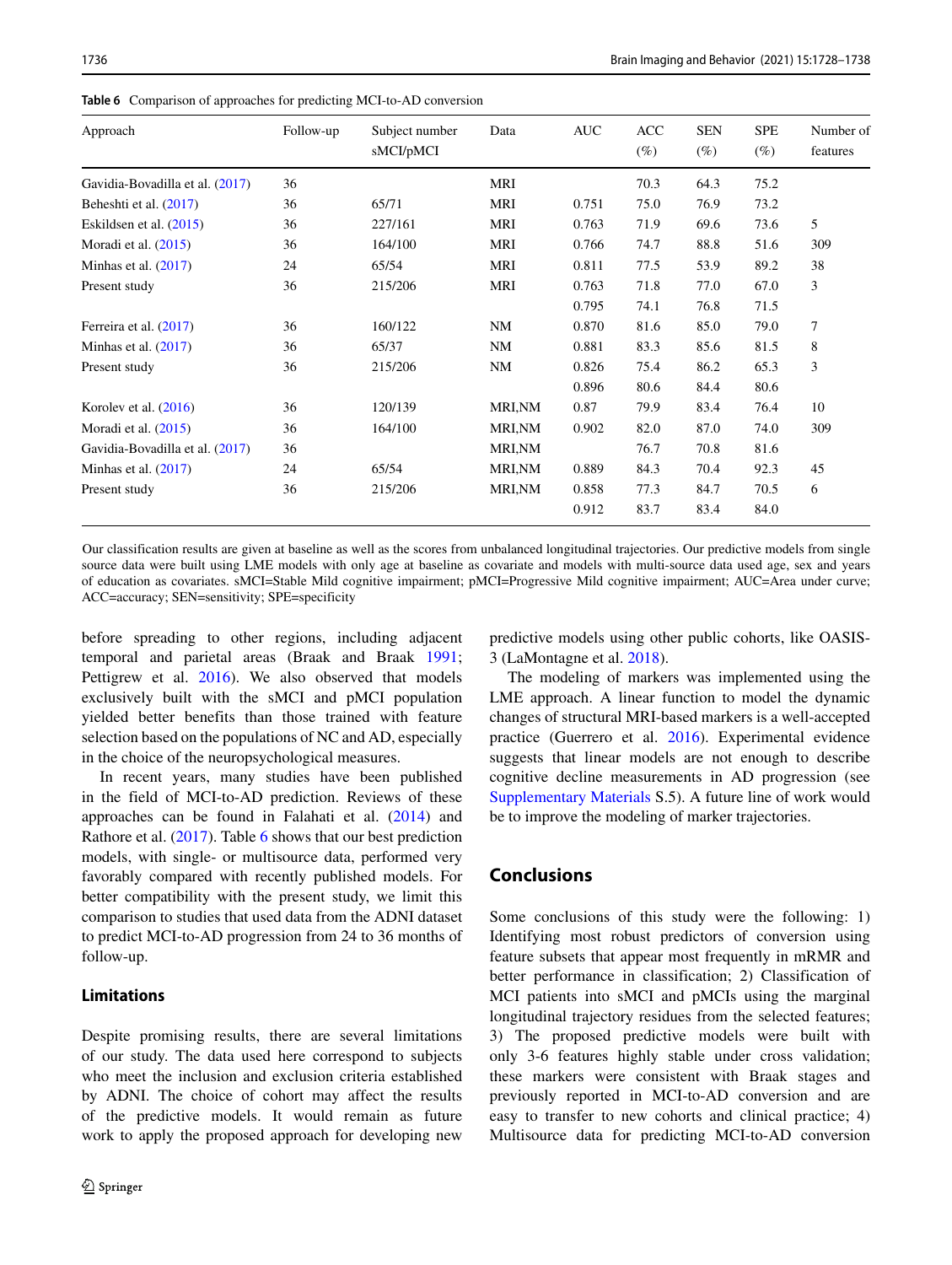deliver a more accurate estimate than single-source data; 5) The method uses relatively common clinical tests such as MRI and neuropsychological tests, as opposed to methods that rely on more expensive or invasive tests such as PET-based, CSF-based and genotype-based markers; 6) It can be observed that longitudinal NM and MRI markers embedded in our proposed longitudinal framework outperform other classification methods; 7) These reliable NM and MRI markers of AD progression can offer potential for monitoring treatment outcome in future drug trials; and 8) The proposed approach was developed, trained and evaluated using the ADNI dataset.

**Acknowledgments** Data used in preparation of this article were obtained from the ADNI database (adni.loni.usc.edu). As such, the investigators within the ADNI contributed to the design and implementation of ADNI and/or provided data but did not participate in analysis or writing of this report. A complete listing of ADNI investigators can be found at: [http://adni.loni.ucla.edu/wp-content/](http://adni.loni.ucla.edu/wp-content/uploads/how_to_apply/ADNI_Acknowledgement_List.pdf) uploads/how to apply/ADNI [Acknowledgement](http://adni.loni.ucla.edu/wp-content/uploads/how_to_apply/ADNI_Acknowledgement_List.pdf) List.pdf

**Funding** This research did not receive any specific grant.

#### **Compliance with Ethical Standards**

**Conflict of interests** The authors declare that they have no conflict of interest.

**Ethical approval** This article does not contain any studies with human participants or animals performed by any of the authors.

#### **References**

- <span id="page-9-6"></span>Albert, M.S., DeKosky, S.T., Dickson, D., Dubois, B., Feldman, H.H., Fox, N.C., et al. (2011). The diagnosis of mild cognitive impairment due to Alzheimer's disease: Recommendations from the National Institute on Aging-Alzheimer's Association workgroups on diagnostic guidelines for Alzheimer's disease. *Alzheimer's & Dementia*, *7*(3), 270–279.
- <span id="page-9-12"></span>Aubert-Broche, B., Fonov, V., García-Lorenzo, D., Mouiha, A., Guizard, N., Coupé, P., et al. (2013). A new method for structural volume analysis of longitudinal brain MRI data and its application in studying the growth trajectories of anatomical brain structures in childhood. *Neuroimage*, *82*, 393–402.
- <span id="page-9-15"></span>Beheshti, I., Demirel, H., Matsuda, H., A.D.N.I., et al. (2017). Classification of Alzheimer's disease and prediction of mild cognitive impairment-to- Alzheimer's conversion from structural magnetic resource imaging using feature ranking and a genetic algorithm. *Computers in Biology and Medicine*, *83*, 109–119.
- <span id="page-9-17"></span>Benjamini, Y., Krieger, A.M., Yekutieli, D. (2006). Adaptive linear stepup procedures that control the false discovery rate. *Biometrika*, *93*(3), 491–507.
- <span id="page-9-14"></span>Bernal-Rusiel, J.L., Greve, D.N., Reuter, M., Fischl, B., Sabuncu, M.R., A.D.N.I., et al. (2013). Statistical analysis of longitudinal neuroimage data with linear mixed effects models. *Neuroimage*, *66*, 249–260.
- <span id="page-9-10"></span>Bernal-Rusiel, J.L., Reuter, M., Greve, D.N., Fischl, B., Sabuncu, M.R., A.D.N.I., et al. (2013). Spatiotemporal linear mixed effects modeling for the mass-univariate analysis of longitudinal neuroimage data. *Neuroim- Age*, *81*, 358–370.
- <span id="page-9-19"></span>Braak, H., & Braak, E. (1991). Neuropathological stageing of Alzheimerrelated changes. *Acta Neuropathologica*, *82*(4), 239– 259.
- <span id="page-9-5"></span>Cuingnet, R., Gerardin, E., Tessieras, J., Auzias, G., Lehericy, S., ´ Habert, M.-O., et al. (2011). Automatic classification of patients with Alzheimer's disease from structural MRI: a comparison of ten methods using the ADNI database. *NeuroImage*, *56*(2), 766–781.
- <span id="page-9-2"></span>Da, X., Toledo, J.B., Zee, J., Wolk, D.A., Xie, S.X., Ou, Y., et al. (2014). Integration and relative value of biomarkers for prediction of MCI to AD progression: spatial patterns of brain atrophy, cognitive scores, APOE genotype and CSF biomarkers. *NeuroImage: Clinical*, *4*, 164–173.
- <span id="page-9-9"></span>Desikan, R.S., Cabral, H.J., Fischl, B., Guttmann, C.R., Blacker, D., Hyman, B.T., et al. (2009). Temporoparietal MR imaging measures of atrophy in subjects with mild cognitive impairment that predict subsequent diagnosis of Alzheimer disease. *American Journal of Neuroradiology*, *30*(3), 532–538.
- <span id="page-9-8"></span>Dickerson, B.C., Feczko, E., Augustinack, J.C., Pacheco, J., Morris, J.C., Fischl, B., et al. (2009). Differential effects of aging and Alzheimer's disease on medial temporal lobe cortical thickness and surface area. *Neurobiology of Aging*, *30*(3), 432–440.
- <span id="page-9-7"></span>Eskildsen, S.F., Coupé, P., Fonov, V.S., Pruessner, J.C., Collins, D.L. (2015). Structural imaging biomarkers of Alzheimer's disease: predicting disease progression. *Neurobiology of Aging*, *36*, S23– S31.
- <span id="page-9-11"></span>Eskildsen, S.F., Coupé, P., García-Lorenzo, D., Fonov, V., Pruessner, J.C., Collins, D.L., et al. (2013). Prediction of Alzheimer's disease in subjects with mild cognitive impairment from the ADNI cohort using patterns of cortical thinning. *Neuroimage*, *65*, 511–521.
- <span id="page-9-20"></span>Falahati, F., Westman, E., Simmons, A. (2014). Multivariate data analysis and machine learning in Alzheimer's disease with a focus on structural magnetic resonance imaging. *Journal of Alzheimer's Disease*, *41*(3), 685–708.
- <span id="page-9-18"></span>Ferreira, F.L., Cardoso, S., Silva, D., Guerreiro, M., Mendonça, A.d.e., Madeira, S.C. (2017). Improving prognostic prediction from mild cognitive impairment to Alzheimer's disease using genetic algorithms. In *International conference on practical applications of computational biol- ogy & bioinformatics* (pp. 180–188).
- <span id="page-9-4"></span>Gavidia-Bovadilla, G., Kanaan-Izquierdo, S., Mataró-Serrat, M., Perera-Lluna, A., A.D.N.I., et al. (2017). Early prediction of Alzheimer's disease using null longitudinal model-based classifiers. *PloS One*, *12*(1), e0168011.
- <span id="page-9-22"></span>Guerrero, R., Schmidt-Richberg, A., Ledig, C., Tong, T., Wolz, R., Rueckert, D., et al. (2016). Instantiated mixed effects modeling of Alzheimer's disease markers. *NeuroImage*, *142*, 113–125.
- <span id="page-9-13"></span>Iglesias, J.E., Van Leemput, K., Augustinack, J., Insausti, R., Fischl, B., Reuter, M., et al. (2016). Bayesian longitudinal segmentation of hippocampal substructures in brain MRI using subject-specific atlases. *Neu- roImage*, *141*, 542–555.
- <span id="page-9-1"></span>Jack, C.R.J.r. (2012). Alzheimer disease: new concepts on its neurobiology and the clinical role imaging will play. *Radiology*, *263*(2), 344–361.
- <span id="page-9-0"></span>Jack, J.r., C.R., Knopman, D.S., Jagust, W.J., Shaw, L.M., Aisen, P.S., Weiner, M.W., et al. (2010). Hypothetical model of dynamic biomarkers of the Alzheimer's pathological cascade. *The Lancet Neurology*, *9*(1), 119–128.
- <span id="page-9-16"></span>Jiang, J., Sachdev, P., Lipnicki, D.M., Zhang, H., Liu, T., Zhu, W., et al. (2014). A longitudinal study of brain atrophy over two years in community-dwelling older individuals. *Neuroimage*, *86*, 203–211.
- <span id="page-9-3"></span>Korolev, I.O., Symonds, L.L., Bozoki, A.C., et al. (2016). Predicting progression from mild cognitive impairment to Alzheimer's dementia using clinical, MRI, and plasma biomarkers via probabilistic pattern classification. *PloS One*, *11*(2), e0138866.
- <span id="page-9-21"></span>LaMontagne, P.J., Keefe, S., Lauren, W., Xiong, C., Grant, E.A., Moulder, K.L., et al. (2018). Oasis-3: Longitudinal neuroimaging,